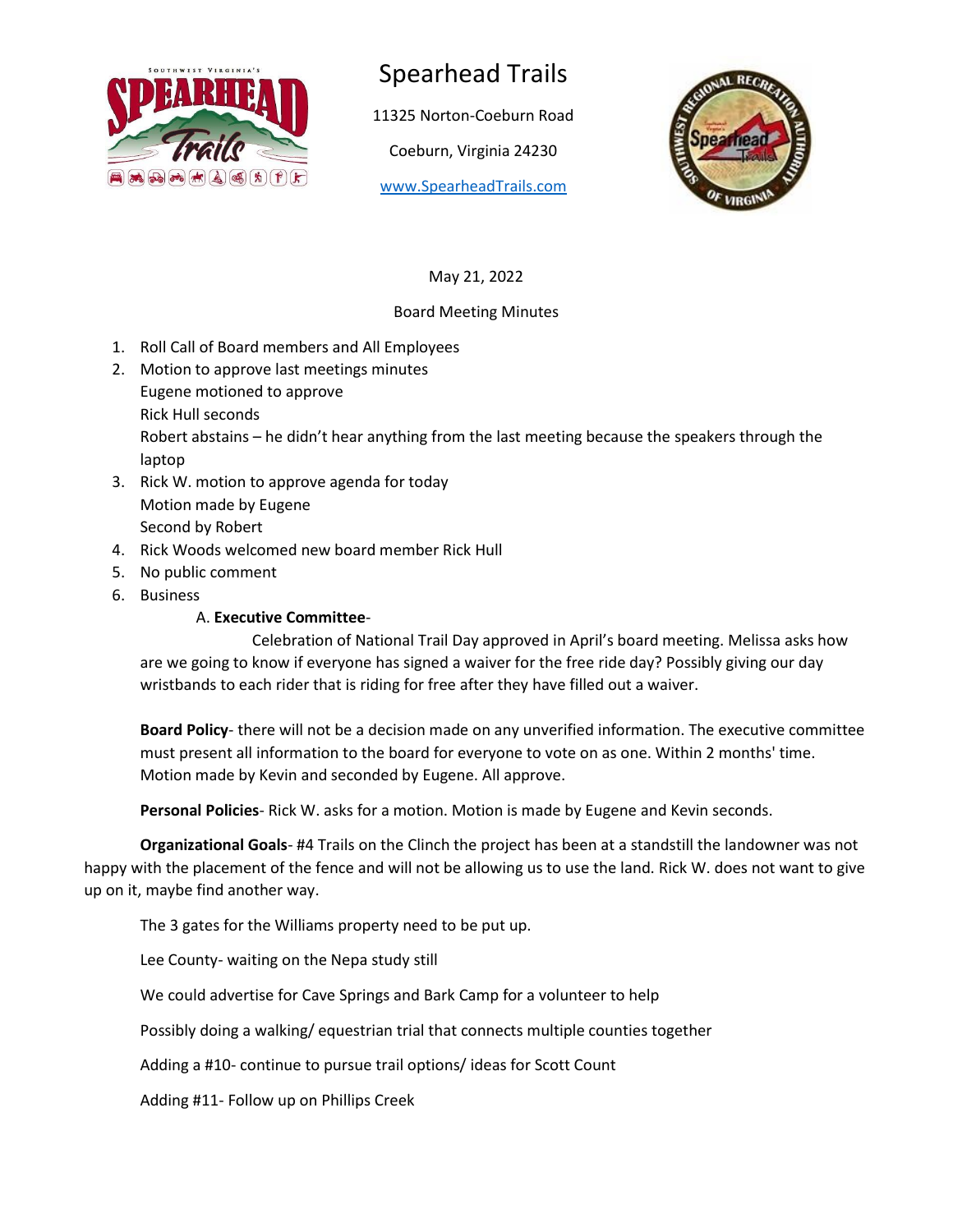

11325 Norton-Coeburn Road Coeburn, Virginia 24230 [www.SpearheadTrails.com](http://www.spearheadtrails.com/)



-Board votes to approve organizational goals and for adding number 10 and 11 Robert motions Rick Hull **Seconds** 

**-Personal Goals**- #3- Brad states that Conservators of the Peace have more authority than just a ranger, requires training but could help tighten the relationship with the Sheriff's office. Explore more into it and possibly put in a policy of some sort stating the ranger that get certified they have to stay with SRRA for a certain period of time (ex. 3 years) or they have to pay SRRA back for paying for the training.

-Robert asks to refer back to the ability to carry guns on trails. Had to edit the policy for specific trails but it has been prepared and send to Brad Creps.

-Melissa brings up the group in Pike County Jeremy Bevins that is making an "outlaw" trail system. About how they are saying they connect to Spearhead Trails. The board asks Brad to contact them about using our name without our permission. Rick Hull motions (I did not get who seconds) All approve

-Rick Woods asks for a motion to approve the personal goals. #3 will be tabled till July. Eugene motions Kevin seconds. Board approves

**Executive staff-** Add #7 Email updates to Board monthly, bullet points by county.

#1 Weekly meetings for supervisors Motion made by Kevin seconds by Eugene

**Executive Director**- #6 would be changed into MONTHLY staff meeting motion to approve made by Eugene second by Rick Hull

### **Reports from staff and director**-

-Rick Woods begins to talk about the lost riders in Tazewell County and how we need to make sure we are keeping a good relationship with the local 911 systems. Brad suggests designed safety areas along the trail. Rick Woods brings up kiosks that has all the emergency information and location in case you were to get lost. Janet brings up RTP funds that each county could apply for. Also, partnership grants for counties.

-Melissa brings up using a grant to help get a "selfie board" with QR code possibly doing a contest for the riders. Also, a way to track how many riders come through our trails.

-Robert brings up a possible app that when someone is riding, they can track themselves in real time to show exactly where they are going (like google maps). We recently purchased ARK GIS and that will help build the foundation for the app we could possibly obtain.

Melissa states we should still be thinking about becoming a DMO. Gives us a chance to apply for money we could not apply for right now. Melissa needs support letter for each county to be a DMO. There's an app that Heart of Appalachia uses for a few hundred dollars a month but to use the app we have to be a DMO.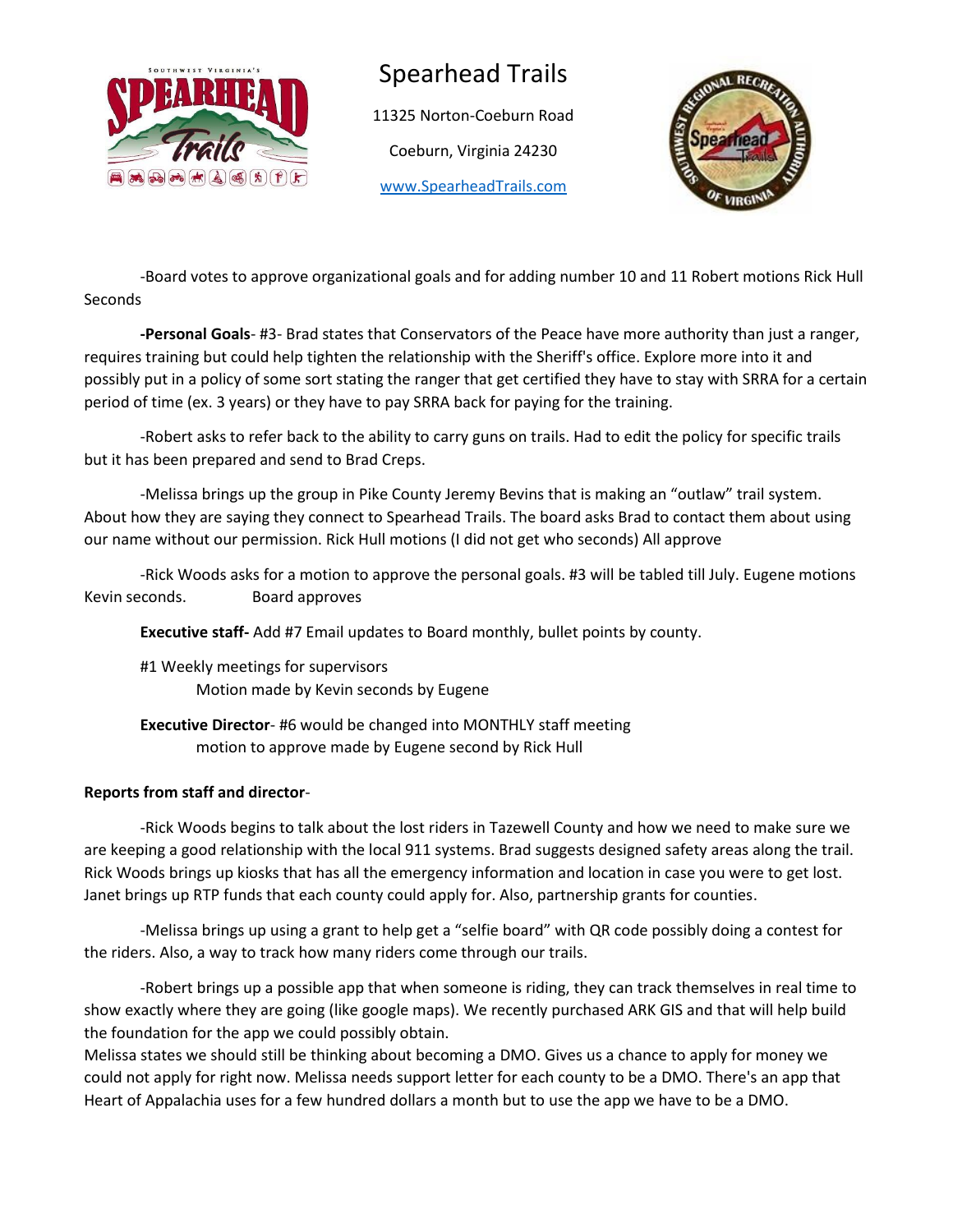

11325 Norton-Coeburn Road Coeburn, Virginia 24230 [www.SpearheadTrails.com](http://www.spearheadtrails.com/)



-Rick Woods asks if we have gotten in touch with Heart of Appalachia Melissa responds with no we have emailed and mailed a letter with no response to chairman. Janet says she could talk to them and see if she can make a lunch meeting. The motion for Rick Woods to approach Heart of Appalachia had already been approved in a later meeting.

Motion to give Melissa permission to pursue becoming a DMO Rick Hull motions Eugene seconds

-Rick Woods suggests to eventually hiring a marketing director. Someone who is solely responsible for Facebook, website etc.

-Melissa asks Robert if there is anything we can do for or help for the City of Norton. Robert states there is really no land available.

**-Reports** aspect of it we have basically went over everything in the beginning, so Melissa asks if anyone has any questions of the financial reports and our staffing is up to 24. Also states that HQ only has a handful of more things to fix before we can get our occupancy license and get the axe room up and running. James has been working on figuring out how to get reservations on the website for the axe room.

**-Permit sales**- cash value is \$237,556.03 selling 6,851 we have an additional about \$20,000 in credit card transactions.

-Ricks Woods asks for an update on the SXS's. Melissa contacted Bill Desteph and we cannot get them. Honda will not sell state authority until the public is happy first. RTP funds only allowing to lease SXS not buy. There could be a possibility of getting a Buy American Waiver if there is no way of getting them somewhere else. Rick Hull suggests we revisit John Deer. Melissa wants to rebid for the SXS's. Eugene motions Kevin seconds.

**-DEQ meeting**- the whole DEQ group, they're happy with what is happening. Feels like we are becoming a better partnership and they don't want to regulate us they want to work with us. Rick Woods made a motion for Melissa to pursue partnership with DEQ Eugene motions Rick Hull seconds

**Robert**- wants to possibly bring together the Marketing Director for Spearhead and Trailblazers. Rick Woods states we would have to put it in possibly that Spearhead would give Trailblazers free time.

**Election**- thought it had already been done previously but we ran through it again.

Brad- asks who to be nominated as chairman. Rick Woods is nominated by Kevin Eugene seconds Rick Woods is now chairman.

Vice Chairman- Robert nominates Teddy Eugene Seconds

Teddy is now Vice Chairman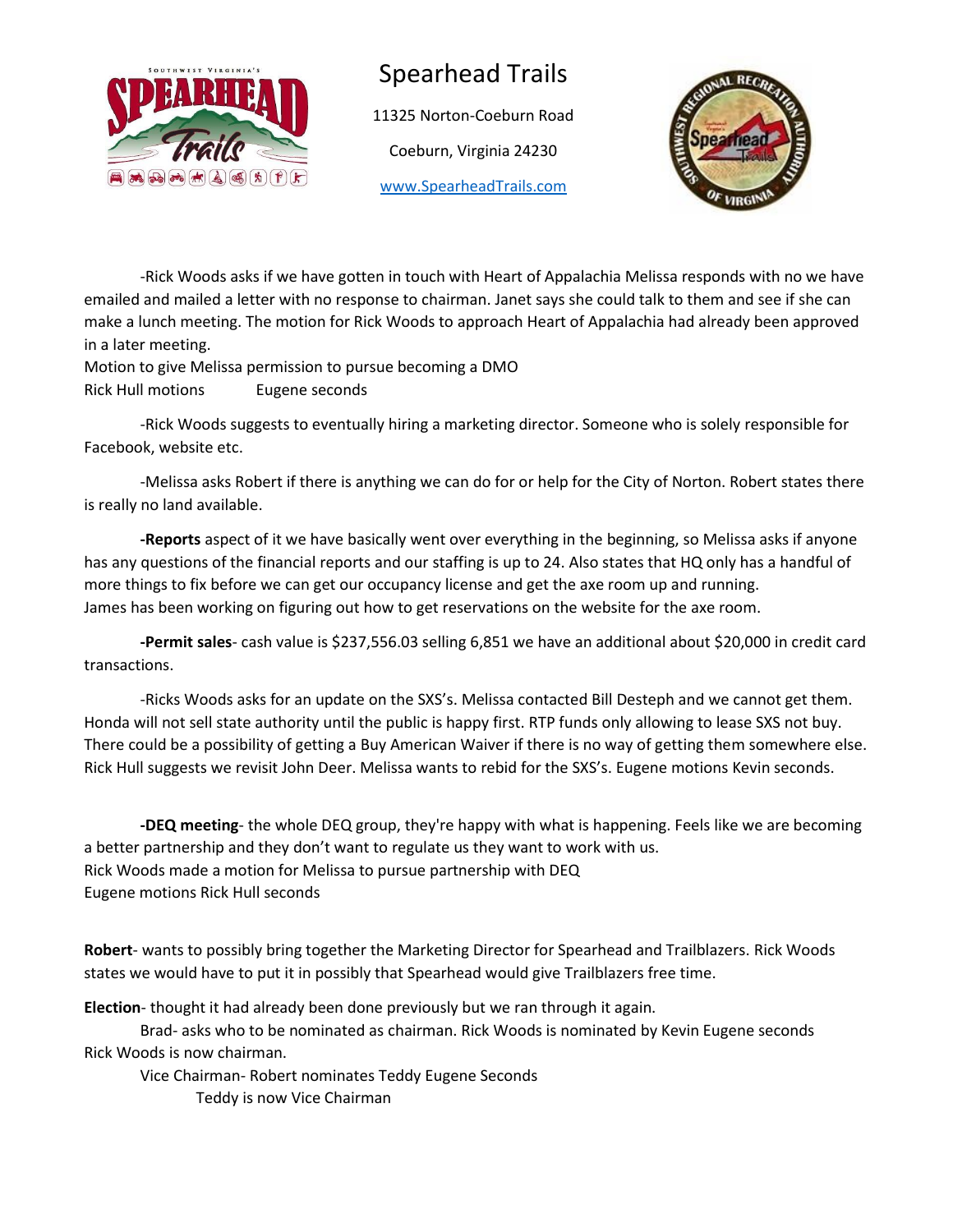

11325 Norton-Coeburn Road Coeburn, Virginia 24230 [www.SpearheadTrails.com](http://www.spearheadtrails.com/)



Secretary of Treasure- Eugene is nominated by Rick Robert seconds Eugene is now Secretary Treasurer

**Doe Mountain**- Shawn paid for an ad with the Doe Mountain card and they are requesting reimbursements. James brings up that we could reach out for a statement. Let's table it till June while we obtain more information on the subject. Kevin asks if anyone has made the request for Shawn's contacts via Brad. Everyone agrees.

**Rick Hull**- asks what we are lacking that Wise County can help with to further the connecting trail to HQ and town of Coeburn. Aaron Beverly wants to talk more about it. Melissa gave him the idea of possibly putting in a campground. Aaron is the key.

-Dan Hall just sold. 300 acres with some trails. The guy that bought it wants to meet about possibly aligning with us.

Connecting the Wise Fair Grounds to Dan Hall- continue to look into more ways possibly through the Wise.

-Robert would like to have a planning session (would not happen today). But an agreeable plan for every county. We sit down once a year and plan a 1 year, 5 year, and 10 year.

-Planning meeting will be held at Headquarters on June  $9<sup>th</sup>$  @ 6pm

-Board Meeting will be held at Headquarters on June 23rd 6pm

-Plan to get something down in Pennington Gap to help

-Eugene thanks Spearhead for joining him in Scott County with the Civitan

- Rick Woods suggests we invite Trailblazers board to our June meeting. It is agreed upon.

-Janet- Tazewell invited us to parade and everyone loved that Spearhead was there.

-Virginia Tourism ride went amazing. Melissa and April are going to plan something for them to ride again.

-Trail 18 in OP opened again it's about 8 miles. Rick has to ride it before to tell the Shot foundation it's good to go.

We need to figure out how many true miles we have on the trails we feel like it has been exaggerated. So, we plan to remap all of our trails and get the true milage. Brian Jackson is working on remapping our trails and obtaining maps that also have an overlay with sumps located on maps as well.